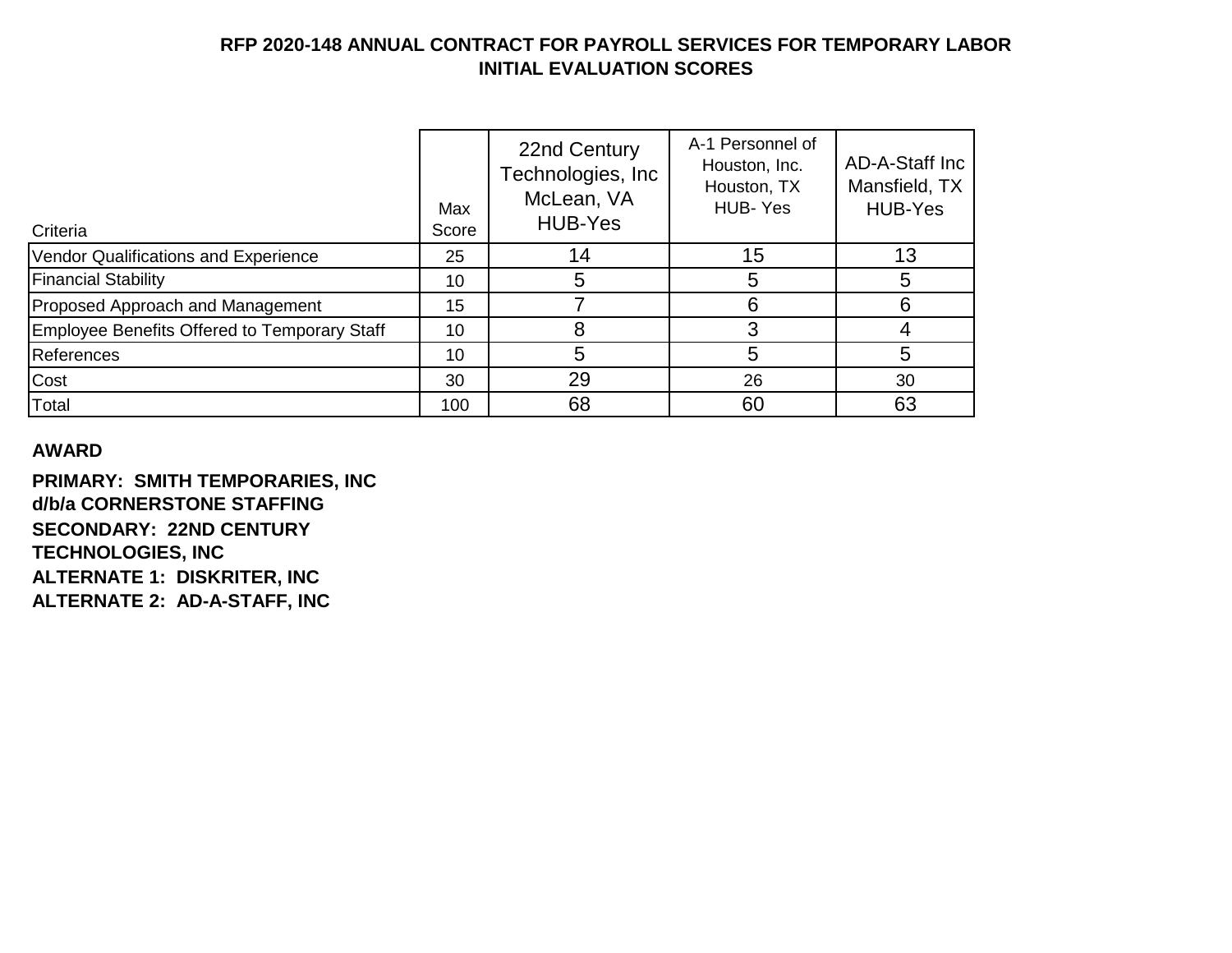|                                              |       | Howroyd Wright Employment Agency, Inc |                             |
|----------------------------------------------|-------|---------------------------------------|-----------------------------|
|                                              |       | d/b/a AppleOne Employment Services    | Atrium Payroll Service, LLC |
|                                              |       | Glendale, CA                          | New York, NY                |
|                                              | Max   | HUB-No                                | <b>HUB-Yes</b>              |
| Criteria                                     | Score |                                       |                             |
| Vendor Qualifications and Experience         | 25    |                                       | 10                          |
| <b>Financial Stability</b>                   | 10    | 5                                     |                             |
| Proposed Approach and Management             | 15    | 5                                     |                             |
| Employee Benefits Offered to Temporary Staff | 10    | 5                                     |                             |
| <b>References</b>                            | 10    | 5                                     |                             |
| Cost                                         | 30    | 24                                    | 27                          |
| Total                                        | 100   | 55                                    | 59                          |

### **AWARD**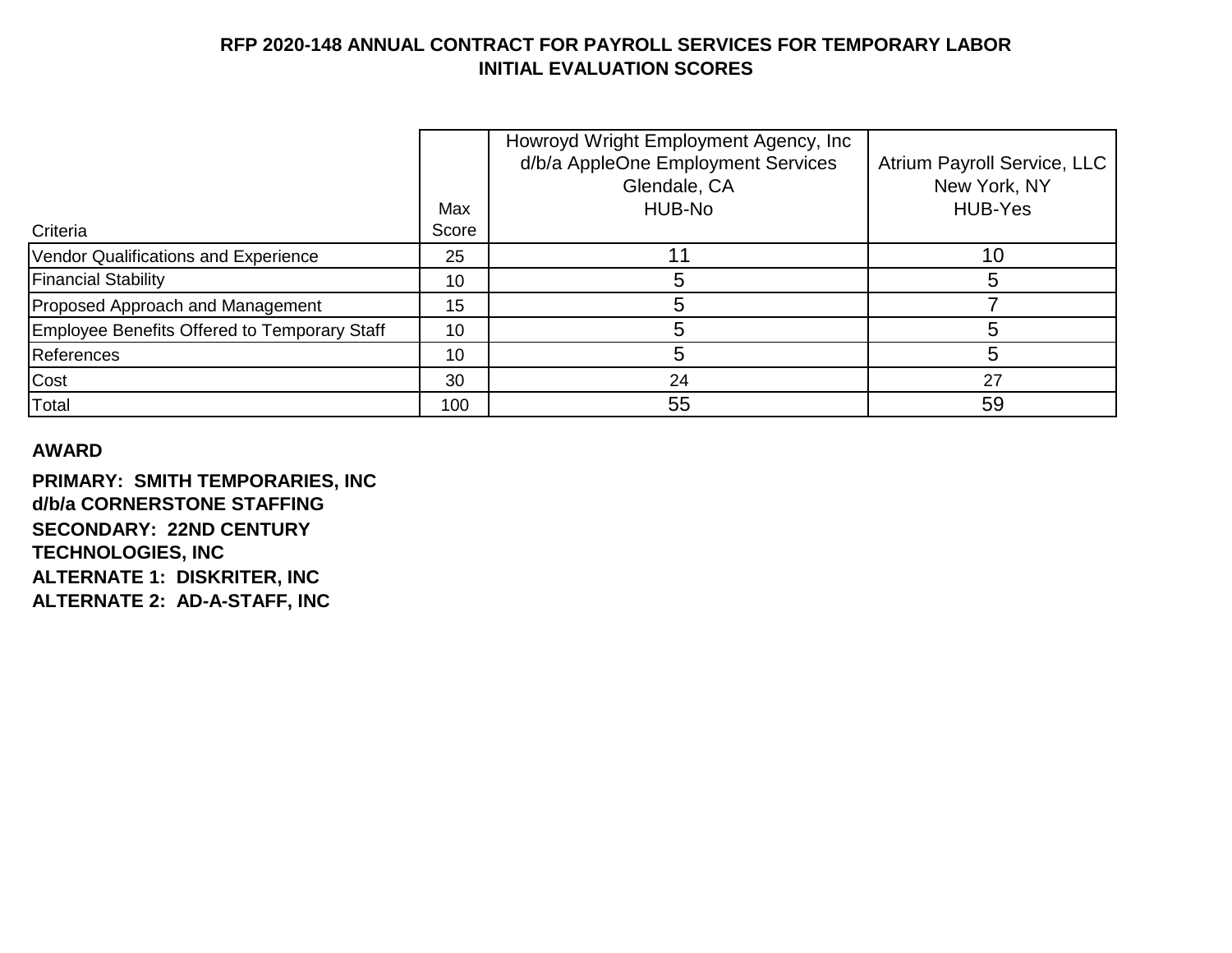| Criteria                                     | Max<br>Score | Cogent Infotech Corp<br>Irving, TX<br><b>HUB-Yes</b> | Smith Temporaries, Inc.<br>d/b/a CornerStone Staffing<br>Grapevine, TX<br><b>HUB-Yes</b> | Diskriter, Inc.<br>Pittsburgh, PA<br><b>HUB-Yes</b> |
|----------------------------------------------|--------------|------------------------------------------------------|------------------------------------------------------------------------------------------|-----------------------------------------------------|
| Vendor Qualifications and Experience         | 25           | 13                                                   | 18                                                                                       | 14                                                  |
| <b>Financial Stability</b>                   | 10           |                                                      | 5                                                                                        |                                                     |
| Proposed Approach and Management             | 15           |                                                      | 8                                                                                        |                                                     |
| Employee Benefits Offered to Temporary Staff | 10           |                                                      |                                                                                          |                                                     |
| <b>References</b>                            | 10           | 5                                                    | 5                                                                                        |                                                     |
| Cost                                         | 30           | 26                                                   | 25                                                                                       | 26                                                  |
| Total                                        | 100          | 62                                                   | 68                                                                                       | 63                                                  |

### **AWARD**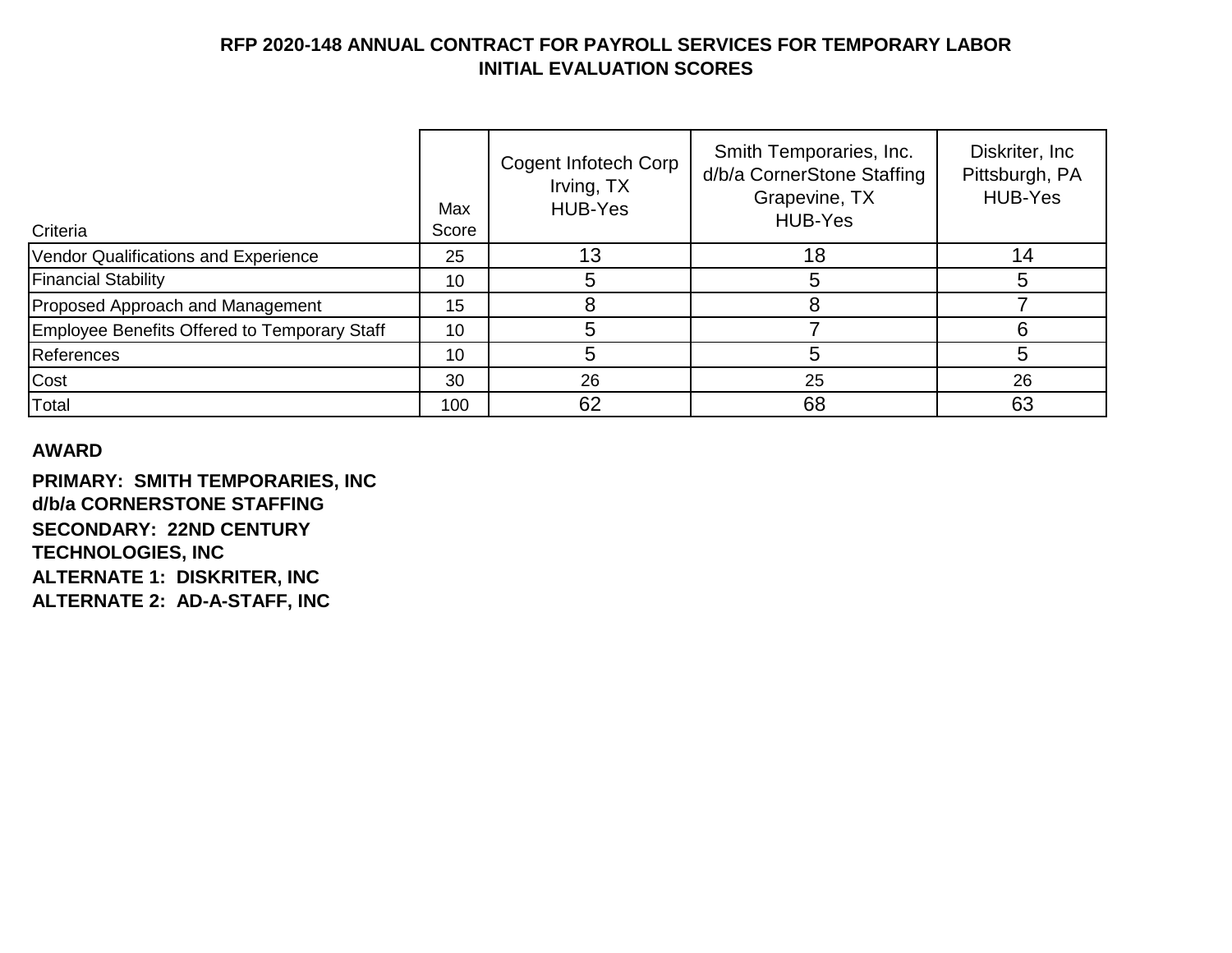| Criteria                                     | Max<br>Score | Vidhwan, Inc.<br>d/b/a e-Solutions<br>HUB-Yes | <b>Express Employment Professionals</b><br>Fort Worth, TX<br><b>HUB-Yes</b> |
|----------------------------------------------|--------------|-----------------------------------------------|-----------------------------------------------------------------------------|
|                                              |              |                                               |                                                                             |
| Vendor Qualifications and Experience         | 25           | 9                                             | 10                                                                          |
| <b>Financial Stability</b>                   | 10           | 5                                             | 5                                                                           |
| Proposed Approach and Management             | 15           | 6                                             | 5                                                                           |
| Employee Benefits Offered to Temporary Staff | 10           | 6                                             | 4                                                                           |
| <b>References</b>                            | 10           | 5                                             | 5                                                                           |
| Cost                                         | 30           | 28                                            | 25                                                                          |
| Total                                        | 100          | 59                                            | 54                                                                          |

#### **AWARD**